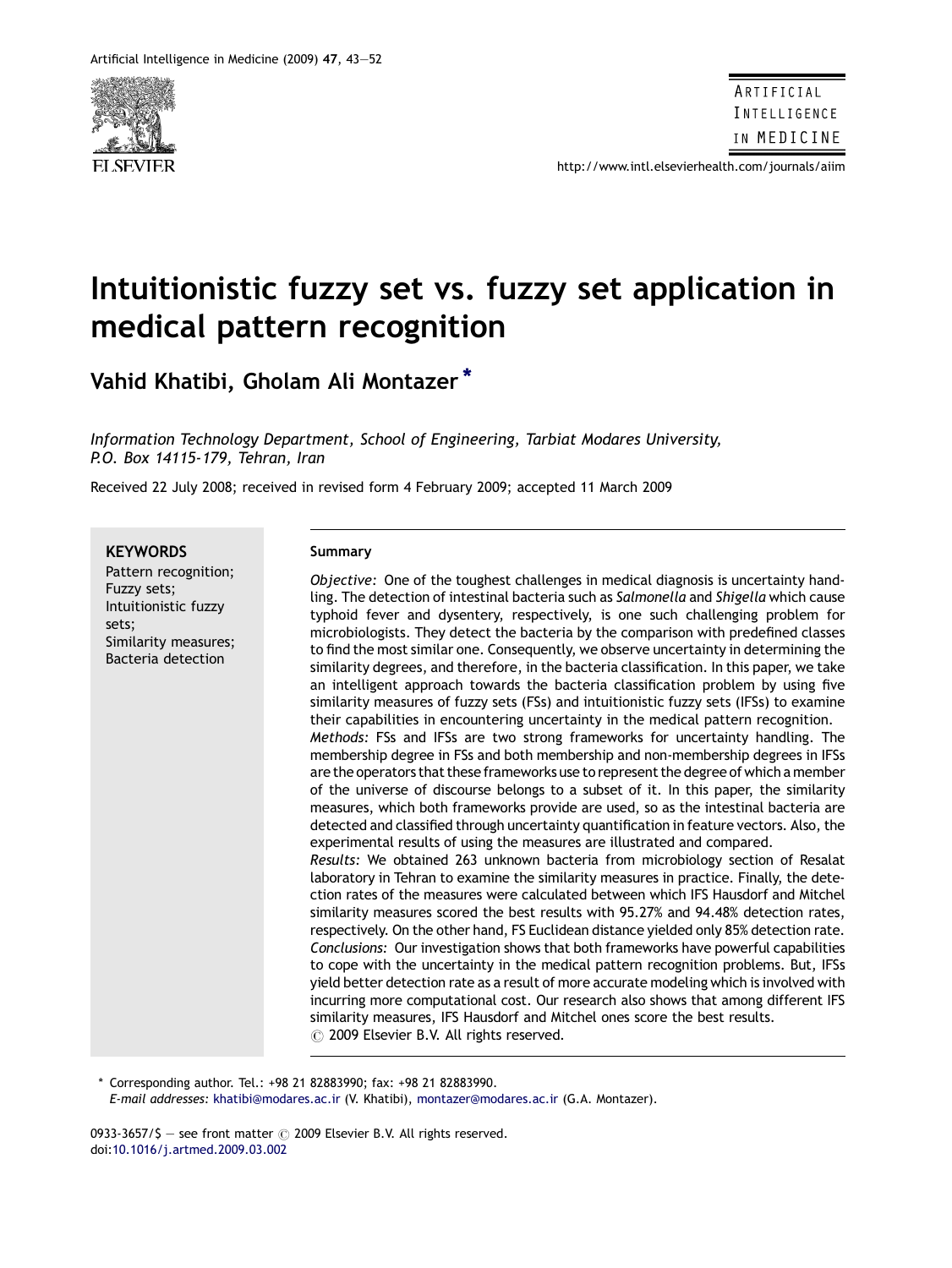## 1. Introduction

Uncertainty is an inseparable aspect of medical diagnosis problems [\[1,2\].](#page-8-0) A symptom is an uncertain indication of a disease as it may or may not occur with the disease. Uncertainty characterizes a relation between symptoms and diseases [\[1—3\]](#page-8-0). Hence, coping efficiently with uncertainty leads us to more accurate decision-making and this is considered as a fundamental challenge in medicine.

Fuzzy set (FS), proposed by Zadeh [\[4\],](#page-8-0) as a framework to encounter uncertainty, vagueness and partial truth, represents a degree of membership for each member of the universe of discourse to a subset of it. Therefore, we have a spectrum of truth values. By adding the degree of non-membership to FS, Atanassov proposed intuitionistic fuzzy set (IFS) [\[5\]](#page-8-0) which looks more accurately to uncertainty quantification and provides the opportunity to precisely model the problem based on the existing knowledge and observations [\[6\]](#page-8-0). Both of these frameworks are considered as soft methods which in turn, lead to soft computing and approximate reasoning [\[7\].](#page-8-0)

In most of the medical diagnosis problems, there exist some base patterns, and experts make decisions based on the similarity between unknown sample and the base patterns [\[8,9\]](#page-8-0). Medical diagnosis problems are inherently involved with uncertainty, so fuzzy approach could be appropriate to envisage these problems [\[6\]](#page-8-0). On the other hand, the uncertainty is not just in the judgment, but also in the identification. Hence, there is a need for a kind of fuzzy sets which could support the latter uncertainty. The concept of type II fuzzy sets provide such tools through interval valued fuzzy sets and intuitionistic fuzzy sets as two specific implementations. Each of the mentioned sets has its advantages. The interval valued fuzzy sets demonstrate the uncertainty in the membership degree by representing an interval for it, but the IFS reveals the uncertainty by a non-membership degree. IFS is the appropriate choice when representation of the non-membership degree is simpler than the membership degree [\[10\].](#page-8-0) Also, Atanassov and Gargov [\[11\]](#page-8-0) further generalized IFS in the spirit of ordinary interval-valued fuzzy sets and defined the notion of interval-valued intuitionistic fuzzy set (IVIFS).

The main advantages of using the IFS framework are [\[12\]:](#page-8-0)

- By using IFSs, we transform a vague pattern classification problem into a precise and well-defined optimization problem.
- IFSs, unlike ordinary FSs, retain a controlled degree of the uncertainty.

The main disadvantage of using the IFS framework is [\[12\]](#page-8-0):

- The relatively high computational complexity.

Also, the intuitionistic fuzzy set theory has independently introduced by Takeuti and Titani [\[13\]](#page-8-0) as a set theory developed in (a kind of) intuitionistic logic. Takeuti—Titani's intuitionistic fuzzy logic is simply an extension of intuitionistic logic [\[14\]](#page-8-0). Even if their interpretive settings and motivation are quite different, Atanassov's construct is isomorphic to interval-valued fuzzy sets and other similar notions, the latter captures the idea of ill-known membership grade, while the former starts from the idea of evaluating degrees of membership and nonmembership independently. The main objection to the terminology used by Atanassov is raised from the fact that he calls ''intuitionistic fuzzy set theory'' something which accepts rules and principles (such as the double negation) that, added to the intuitionistic logic, make it classical, i.e. nothing from intuitionism remains. In this way, calling the Atanassov's theory intuitionistic leads to a misunderstanding. Hence, a solution is proposed to use the terms such as uncertain, imprecise, vague or bipolar fuzzy sets instead of intuitionistic fuzzy sets and replace intuitionistic fuzzy logic with neutrosophic logic which is in line with the terminology in this area and does not borrow its name from another field (intuitionistic logic) [\[10\]](#page-8-0).

Among diverse medical diagnosis problems, the bacteria detection is considered as a key issue in the microbiology [\[15\].](#page-8-0) Detecting intestinal bacteria such as Shigella, Salmonella, Klebsiella, and Bacillus coli is an important task of microbiologists, because each of them could originate specific diseases. Salmonella and Shigella are the causes of typhoid fever and dysentery, respectively [\[16\]](#page-8-0).

Microbiologists detect the bacteria by the special experiments to investigate their features similarities with the predefined classes' features [\[17\].](#page-8-0) But, the detection is involved with uncertainty, so as we could not assign an unknown pattern to a specific class certainly.

In this paper, we applied the similarity measures of FSs and IFSs to the bacteria detection problem to examine their capabilities to cope with uncertainty in the medical pattern recognition.

The organization of this paper is as follows: in Section [2](#page-2-0), the bacteria classification and the intestinal bacteria considered in this paper are described. Then, in Section [3,](#page-2-0) FS, IFS and their respective similarity measures are represented. In Section [4](#page-4-0), we use these tools to solve a bacteria detection problem, and then, illustrate their results comparison.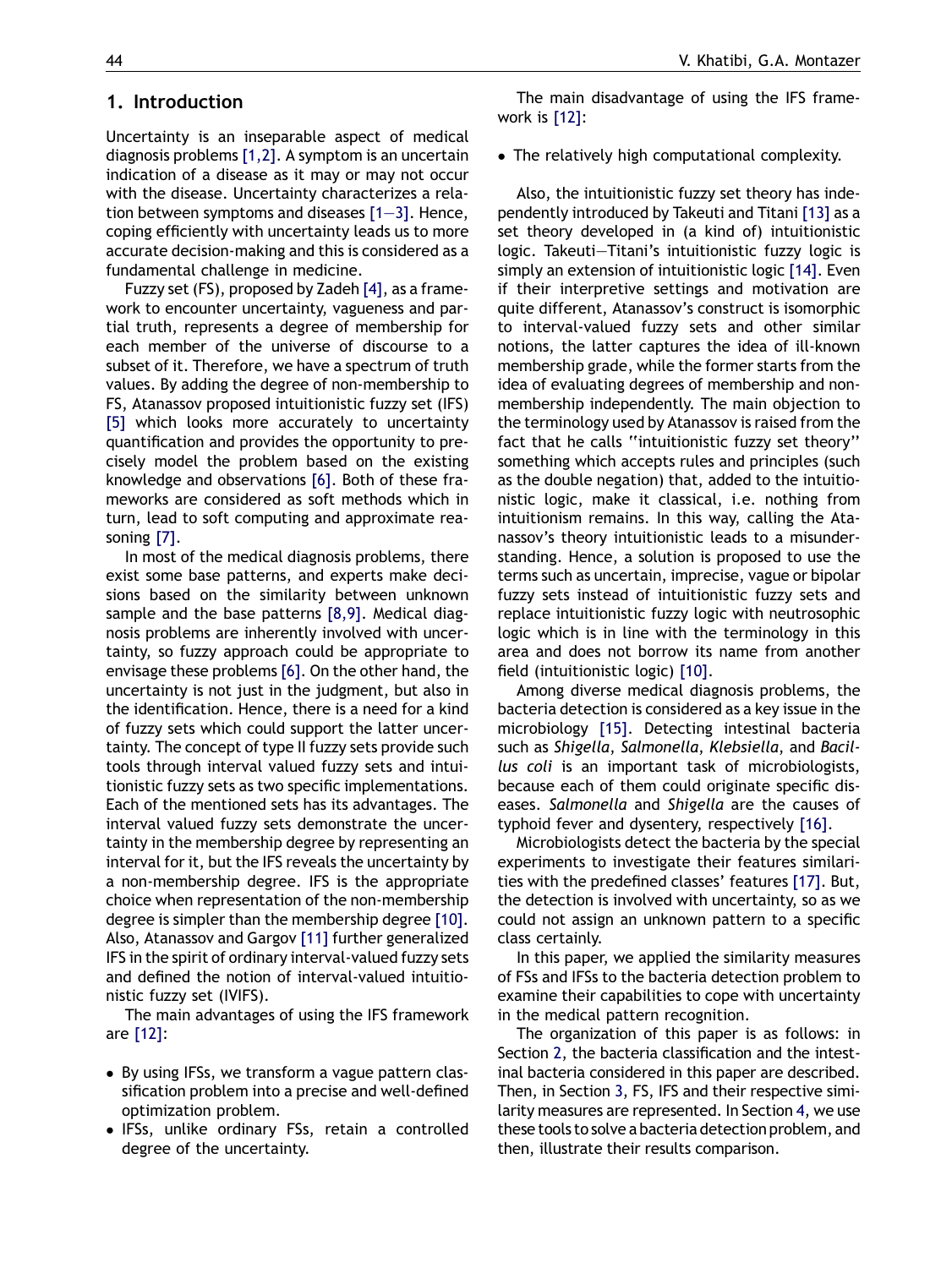# <span id="page-2-0"></span>2. Bacteria classification

Microbiologists broadly classify bacteria according to their shapes [\[17,18\]](#page-8-0). Most bacteria come in one of three shapes: rod, sphere, or spiral. Rod-shaped bacteria are called bacilli. Spherical bacteria are called cocci, and spiral or cockscrew-shaped ones are called spirilla. Some bacteria come in more complex shapes, e.g. plemorphic bacteria can assume a variety of shapes. It must be noted that the bacterial cell wall generally determines the shape of the bacterial cell. Bacteria may be further classified according to whether they require oxygen and how they react to a test with Gram's stain. Bacteria in which alcohol washes away Gram's stain are called Gram-negative, while bacteria in which alcohol cause the bacteria's wall to absorb the stain, are called Gram-positive. Another system for bacteria classification depends on source of carbon which the bacteria are fed on (autotrophic or heterotrophic) [\[17,18\].](#page-8-0)

As noted before, bacillus is a rod-shaped bacterium which is active only in the presence of the oxygen (aerobic bacterium). Bacilli occur mainly in chains, produce spores, and include many saprophytes, some parasites, and the bacterium that causes anthrax [\[19\]](#page-8-0). In this research, four intestinal bacteria of bacillus category named Shigella, Salmonella, Bacillus coli and Klebsiella, shown in Fig. 1, are considered which have some similarity in culture medium and are Gram-negative.

Shigella [\[19\]](#page-8-0) is a rod-shaped Gram-negative bacterium (bacillus) that lives in the intestinal tracts of human beings and animals and causes bacillary dysentery. There are four species, all causing dys-



Shigella





Klebsiella



Bacillus coli

Figure 1 Four intestinal bacteria considered in the detection problem.

entery, but with varying degrees of severity. Salmonella [\[19\]](#page-8-0) is also a rod-shaped bacterium, found in the intestine that can cause food poisoning, gastroenteritis, and typhoid fever. Other two bacteria considered herein, Klebsiella and Bacillus coli are also Gram-negative and found in the intestine.

The bacteria detection is a microbiologists' task. They use experiments such as the Gram's stain to classify unknown bacteria [\[17,18\]](#page-8-0). Hence, they spend much time and energy to detect bacteria, whereas this repetitive task could be done by an expert system. To replace a human expert, the system exploits respective expertise in the pattern recognition. Our aim is to use FS and IFS similarity measures in the bacteria detection to examine their capabilities in encountering uncertainty in the medical pattern recognition.

Primal features used for the bacteria classification herein comprise of the macroshape, which is domical in the four studied bacteria, the single microscopic shape, the double microscopic shape, the colony size, and existence of the flagellum. In the next section, we represent the fundamental concepts of FS, IFS and their respective similarity measures which are applied to a bacteria detection problem in following.

# 3. Fuzzy sets, intuitionistic fuzzy sets, and their similarity measures

Fuzzy sets theory, proposed by Zadeh [\[4\]](#page-8-0) in 1965, has shown successful applications in various fields. In this theory, the membership of an element to a fuzzy set is a single value between zero and one. But in reality, it may not always be certain that the degree of nonmembership of an element to a fuzzy set is just equal to 1 minus the degree of membership, i.e. there may be some hesitation degree. So, as a generalization of fuzzy sets, the concept of intuitionistic fuzzy sets was introduced by Atanassov [\[5\]](#page-8-0) in 1986. Bustince and Burillo [\[20\]](#page-8-0) showed that this notion coincides with the notion of vague sets (VSs).

The IFS was defined as an extension of the ordinary FS  $[21]$ . As opposed to a fuzzy set in X, given by  $A = \{ (x, \mu_A(x)) | x \in X \}$  (1)

where  $\mu_A: X \to [0,1]$  is the membership function of the fuzzy set  $A$ , an intuitionistic fuzzy set  $B$  is given by

$$
B = \{ (x, \mu_B(x), \nu_B(x)) | x \in X \}
$$
 (2)

where  $\mu_B: X \to [0,1]$  and  $\nu_B : X \to [0,1]$  are such that:  $0 \leq \mu_B + \nu_B \leq 1$ 

and  $\mu_B$ ,  $\nu_B \in [0, 1]$  denote degrees of membership and non-membership of  $x \in A$ , respectively. For each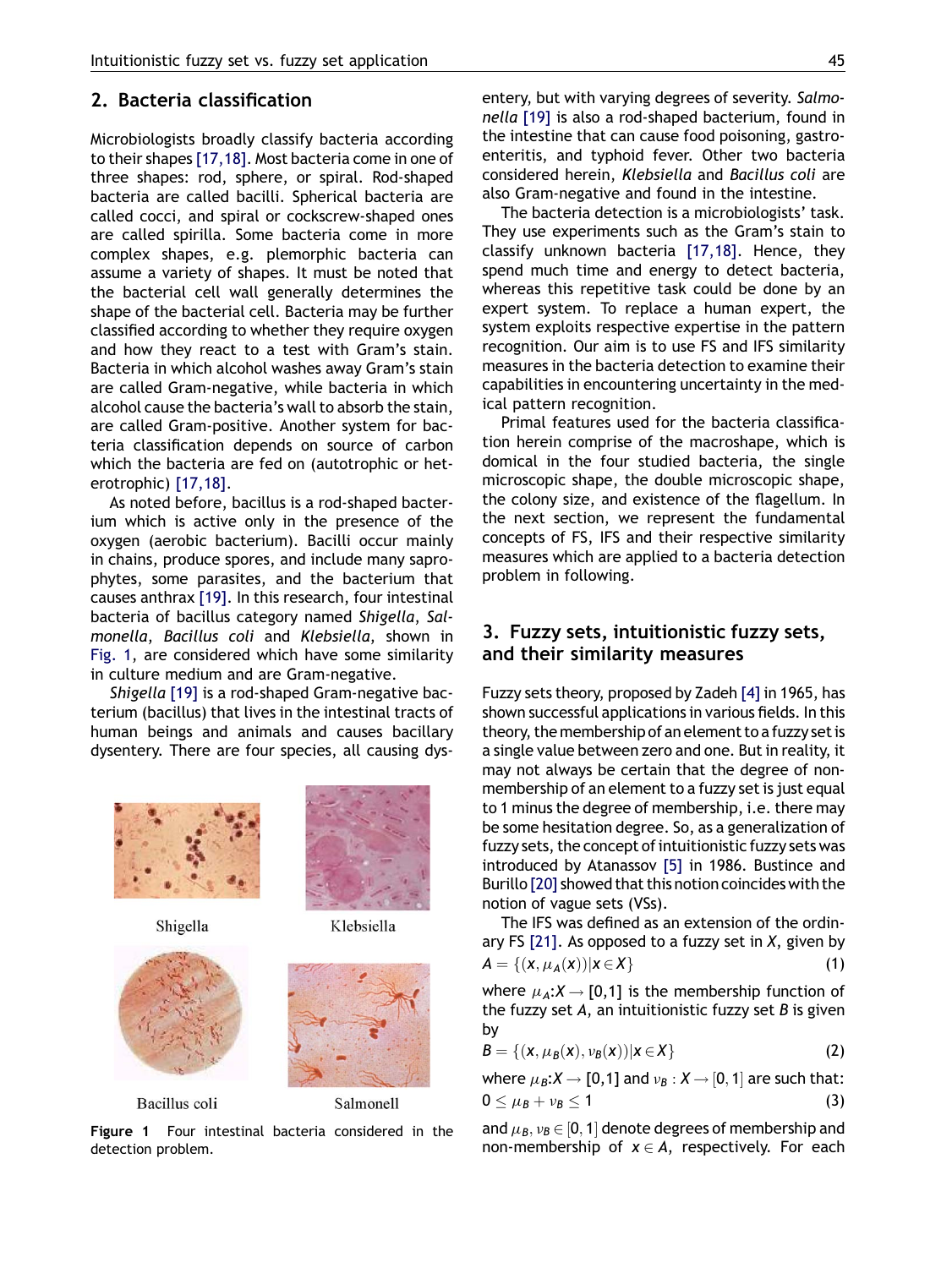<span id="page-3-0"></span>intuitionistic fuzzy set  $B$  in  $X$ , "hesitation margin" (or "intuitionistic fuzzy index") of  $x \in B$  is given by

$$
\pi_B = 1 - \mu_B - \nu_B \tag{4}
$$

which expresses a hesitation degree of whether x belongs to B or not. It is obvious that  $0 \leq \pi_B(x) \leq 1$ , for each  $x \in X$ . The illustration of these degrees has been exhibited in [Fig. 2](#page-4-0).

Therefore, to describe an intuitionistic fuzzy set completely; we need at least two functions from the triplet [\[21,22\]:](#page-8-0)

• membership function;

pretation of IFS, Szmidt and Kacprzyk proposed the following distance measures between A and B:

- Hamming distance:

$$
d_{IFS}^{1}(A, B) = \frac{1}{2} \sum_{i=1}^{n} (|\mu_{A}(x_{i}) - \mu_{B}(x_{i})| + |\nu_{A}(x_{i}) - \nu_{B}(x_{i})| + |\pi_{A}(x_{i}) - \pi_{B}(x_{i})|)
$$
(5)

- Euclidean distance:

$$
e_{IFS}^1(A,B) = \sqrt{\frac{1}{2} \sum_{i=1}^n (\mu_A(x_i) - \mu_B(x_i))^2 + (\nu_A(x_i) - \nu_B(x_i))^2 + (\pi_A(x_i) - \pi_B(x_i))^2}
$$
(6)

- non-membership function;
- hesitation margin.

In other words, using IFS introduces another degree of freedom into a set description (i.e. in addition to  $\mu_B$ , we also have  $\nu_B$  or  $\pi_B$ ). Since the intuitionistic fuzzy sets are generalized from fuzzy sets and they give us an additional possibility to represent imperfect knowledge, they can make it possible to describe many real problems in a more adequate way [\[6,23\].](#page-8-0)

Similarity and distance measures as two main pattern recognition mechanisms can be considered as dual concepts [\[24\]](#page-8-0). As important subjects in intuitionistic fuzzy mathematics, similarity and distance measures between IFSs have attracted many researchers. Szmidt and Kacprzyk [\[25\]](#page-8-0) proposed four distance measures between IFSs, which were in some extent based on the geometric interpretawhereas their respective measures in fuzzy sets are represented with:

- Hamming distance:  $d_{FS}^1(A, B) = \frac{1}{2}$  $\frac{n}{\sqrt{2}}$  $\mathcal{O}(|\mu_{A}(\mathbf{x}_i)-\mu_{B}(\mathbf{x}_i)|)$  (7)

 $i=1$ 

- Euclidean distance:

$$
e_{FS}^1(A,B) = \sqrt{\frac{1}{2} \sum_{i=1}^n (\mu_A(x_i) - \mu_B(x_i))^2}
$$
 (8)

Li and Cheng proposed some IFS similarity measures and applied them to pattern recognition problems  $[26]$ . For A and B as IFSs in which  $x \in [a,b]$ , Li and Cheng [\[27\]](#page-8-0) proposed the following similarity measure:

$$
T_{L}^{c}(A,B) = 1 - \sqrt[p]{\frac{1}{(b-a)} \int_{a}^{b} \left[ \frac{(\mu_{A}(x) - \mu_{B}(x)) + (\nu_{A}(x) - \nu_{B}(x))}{2} \right]^{p} dx}
$$
(9)

which Liu [\[28\]](#page-8-0) modified it to:

$$
T^{c}(A,B) = 1 - \sqrt[p]{\frac{1}{2(b-a)} \int_{a}^{b} \left[ |\mu_{A}(x) - \mu_{B}(x)|^{p} + |\nu_{A}(x) - \nu_{B}(x)|^{p} + |\pi_{A}(x) - \pi_{B}(x)|^{p} \right] dx}
$$
(10)

tion of intuitionistic fuzzy sets, and have some good geometric properties.

Let  $A = \{(x, \mu_A(x), \nu_A(x)) | x \in X\}$  and  $B = x, \mu_B(x), \nu_B(x) | x \in X\}$  be two IFSs in  $\{(x,\mu_B(x),\nu_B(x))|x\in X\}$  $X = \{x_1, x_2, \dots, x_n\}$ . Based on the geometric interBut Liang and Shi [\[29\]](#page-9-0) and Mitchell [\[30\]](#page-9-0) pointed out that Li and Cheng's measures are not always effective, and made some modifications, respectively. Also, Dengfeng and Chantian proposed a similarity measure between the two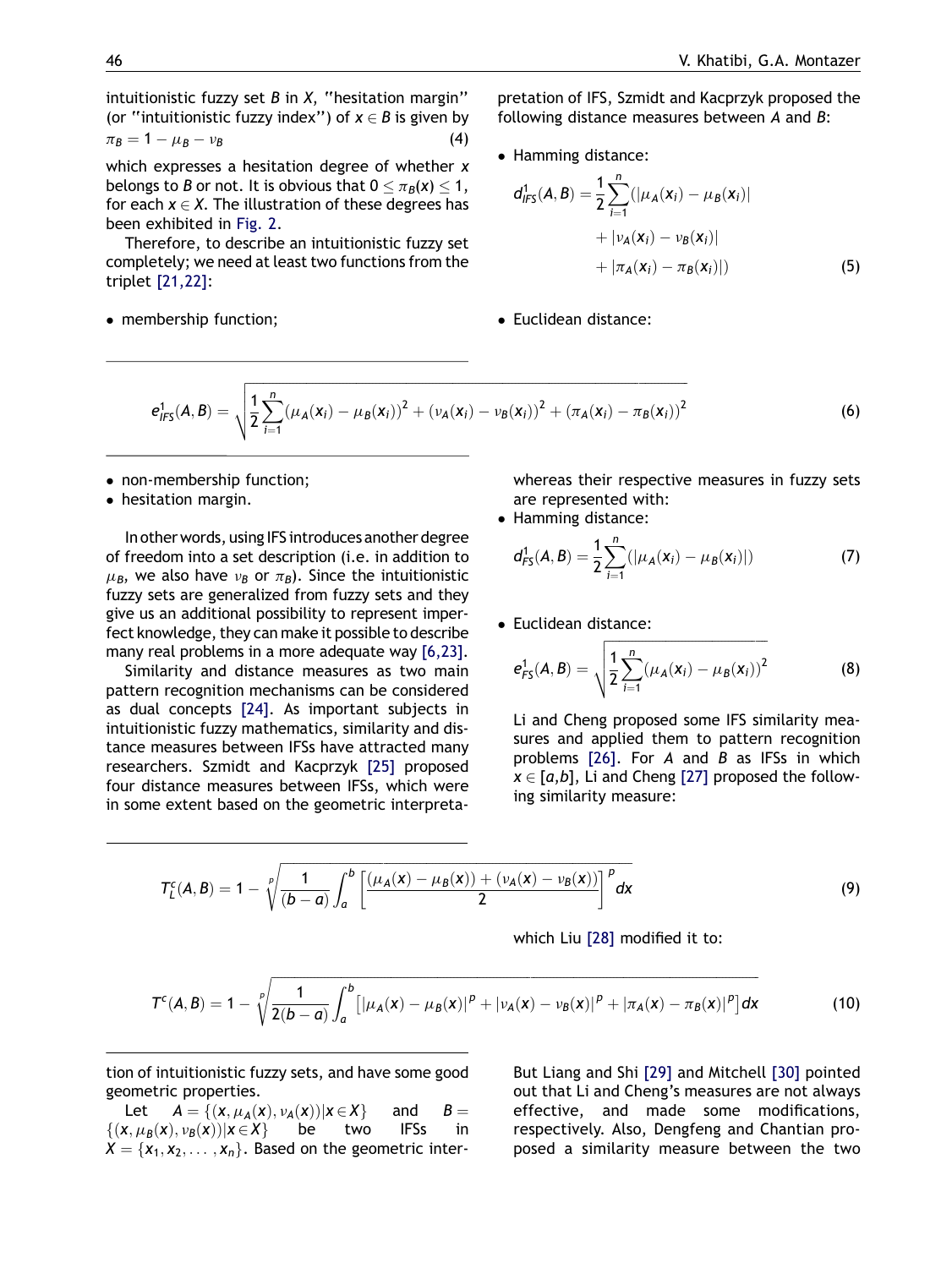<span id="page-4-0"></span>

Figure 2 Membership, non-membership, and hesitation degrees.

IFSs, A and B as follows:

$$
S_d^P(A, B) = 1 - \frac{1}{\sqrt[p]{n}} \sqrt[p]{\sum_{i=1}^n |m_A(i) - m_B(i)|^p}
$$
 (11)

where  $m_A(i) = (\mu_A(x_i) + 1 - \nu_A(x_i))/2, m_B(i) =$  $(\mu_B(\mathbf{x}_i) + 1 - \nu_B(\mathbf{x}_i))/2$ , and  $1 \leq p < \infty$ .

Also, Liang and Shi [\[29\]](#page-9-0) proposed the following similarity measure between IFSs. Let  $\Phi_{tAB}(i) = |\mu_A(x_i) - \mu_B(x_i)|/2$  and  $\Phi_{fAB}(i) = |[(1 - \mu_A)(x_i) - \mu_B(x_i)]/2$  $\nu_A(\mathbf{x}_i)/2] - [(1 - \nu_B(\mathbf{x}_i))/2]$ . They used ( $\Phi_{tA}$ .  $B_B(i) + \Phi_{fAB}(i))^p$  to measure the distance between  $[\mu_A(\mathbf{x}_i), 1 - \nu_A(\mathbf{x}_i)]$  and  $[\mu_B(\mathbf{x}_i), 1 - \nu_B(\mathbf{x}_i)]$ . Thus, the distance between IFSs  $A$  and  $B$  was given by

$$
D_e^P(A,B) = \frac{1}{\sqrt[p]{n}} \sqrt[p]{\sum_{i=1}^n (\Phi_{tAB}(i) + \Phi_{fAB}(i))^p}
$$
(12)

and  $S_e^p(A, B) = 1 - D_e^p(A, B)$  was defined as a similarity measure between A and B. Also, Mitchell [\[30\]](#page-9-0) adopted a statistical approach and interpreted IFSs as ensembles of ordered fuzzy sets to modify Li and Cheng's similarity measure. Let He then, defined the modified similarity measure between A and B with:

$$
S_{\text{mod}}(A, B) = \frac{1}{2} (\rho_{\mu}(A, B) + \rho_{\nu}(A, B))
$$
 (15)

Hung and Yang [\[31\]](#page-9-0) suggested some similarity measures between IFSs. First, they use the idea of Hausdorf distance to define the distance between IFSs  $A$  and  $B$  as follows:

$$
d_{H}(A, B) = \frac{1}{n} \sum_{i=1}^{n} \max\{|\mu_{A}(x_{i}) - \mu_{B}(x_{i})|, |\nu_{A}(x_{i}) - \nu_{B}(x_{i})|\}.
$$
\n(16)

Furthermore, they used the distance  $d_H$  to generate three similarity measures:

$$
S_l(A,B)=1-d_H(A,B), \qquad (17)
$$

$$
S_e(A, B) = \frac{\exp(-d_H(A, B)) - \exp(-1)}{1 - \exp(-1)},
$$
 (18)

$$
S_c(A, B) = \frac{1 - d_H(A, B)}{1 + d_H(A, B)}.
$$
\n(19)

We can utilize the IFSs correlation measures or association coefficients to investigate the similarity as well. Recently, a new IFS association coefficient has been represented [\[32\].](#page-9-0) Let us consider a discrete universe of discourse,  $X = \{x_1, x, \ldots, x_n\}$ , and let  $A, B \in \Phi(X)$ , then the association coefficient of  $A$  and  $B$  can be defined as

$$
c(A,B) = \frac{\sum_{i=1}^{n} ((\mu_A(x_i) + \mu_B(x_i)) + (\nu_A(x_i) + \nu_B(x_i)) + (\pi_A(x_i) + \pi_B(x_i)))}{\max(\sum_{i=1}^{n} (((\mu_A^2(x_i) + \nu_A^2(x_i) + \pi_A^2(x_i)), \sum_{i=1}^{n} ((\mu_B^2(x_i) + \nu_B^2(x_i) + \pi_B^2(x_i))))})
$$
(20)

 $\rho_\mu(A,B)$  and  $\rho_\nu(A,B)$  denote the similarity measures between the ''low'' membership functions  $\mu_A$  and  $\mu_B$  and between the "high" membership functions  $1 - v_A$  and  $1 - v_B$ , respectively, as follows:

$$
\rho_{\mu}(A, B) = S(\mu_A, \mu_B)
$$
  
=  $1 - \frac{1}{\sqrt[p]{n}} \sqrt[n]{\sum_{i=1}^{n} |\mu_A(x_i) - \mu_B(x_i)|^p}$ , (13)

and

$$
\rho_{\nu}(A, B) = S(1 - \nu_{A}, 1 - \nu_{B})
$$
  
=  $1 - \frac{1}{\sqrt[p]{n}} \sqrt[p]{\sum_{i=1}^{n} |\nu_{A}(x_{i}) - \nu_{B}(x_{i})|^{p}}$ . (14)

The larger the value of  $c(A,B)$ , the more the association between A and B. Clearly, the association coefficient derived from Eq. (20) takes into account all the three parameters (membership, non-membership, and hesitation degrees) describing IFS, and thus contains the most information.

# 4. FS vs. IFS in bacteria detection

As noted in Section [2](#page-2-0), microbiologists generally rely on the experimental results such as Gram's stain to classify the bacteria. We extract the knowledge and expertise of microbiologists regarding the features of the studied intestinal bacteria to propose a soft method for their detection. For this purpose, first we obtained 263 unknown bacteria from microbiology section of Resalat laboratory in Tehran. Then, exis-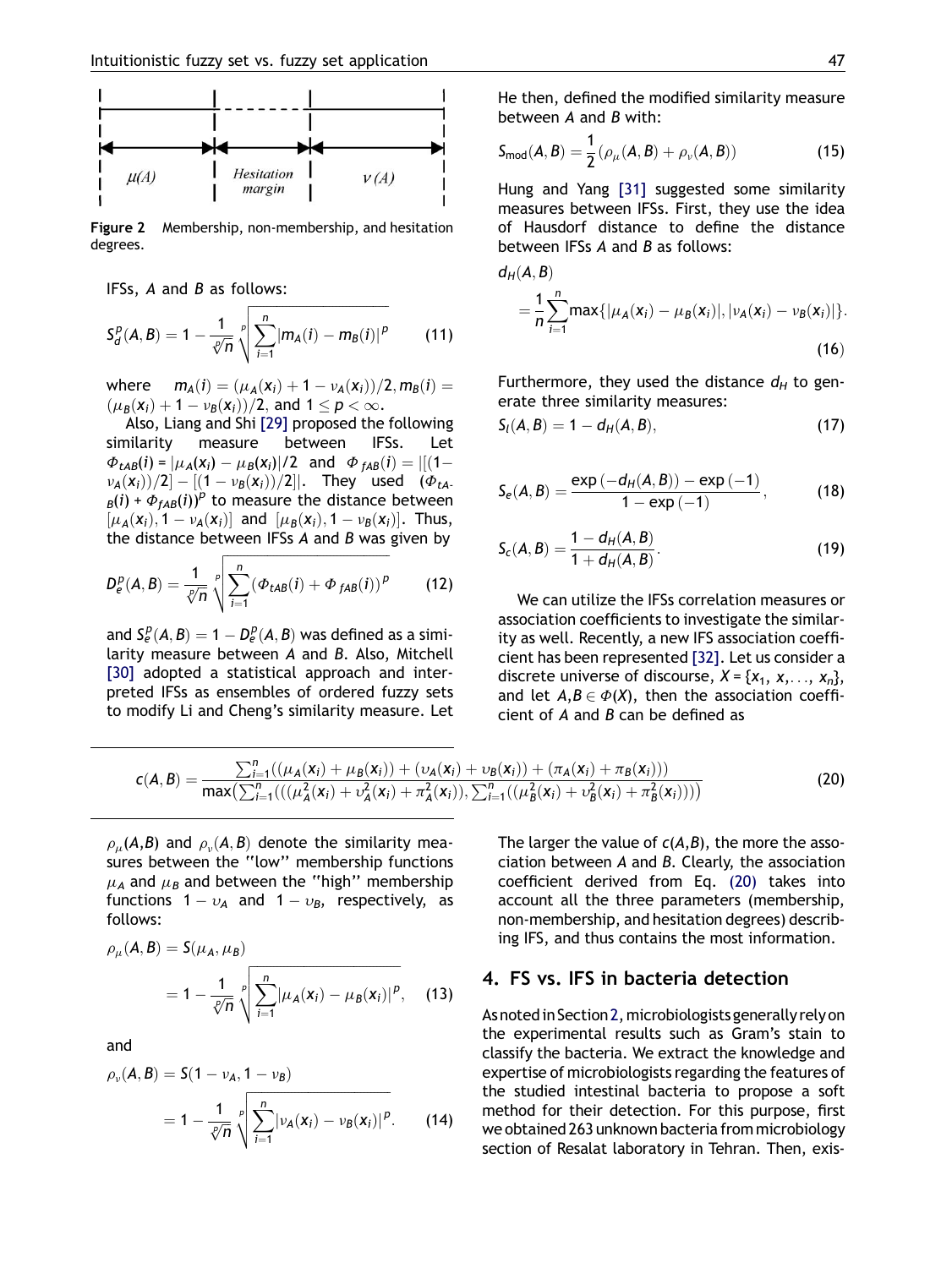| Table 1        | Some part of the data set. |            |                             |            |                             |                      |            |            |
|----------------|----------------------------|------------|-----------------------------|------------|-----------------------------|----------------------|------------|------------|
| Sample         | Domical shape              |            | Single microscopic<br>shape |            | Double<br>microscopic shape |                      | Flagellum  |            |
|                | $\mu(A_i)$                 | $\nu(A_i)$ | $\mu(B_i)$                  | $\nu(B_i)$ | $\mu(C_i)$                  | $\nu(\mathcal{C}_i)$ | $\mu(D_i)$ | $\nu(D_i)$ |
| S <sub>1</sub> | 0.837                      | 0.133      | 0.718                       | 0.159      | 0.064                       | 0.897                | 0.021      | 0.806      |
| S <sub>2</sub> | 0.911                      | 0.029      | 0.831                       | 0.031      | 0.028                       | 0.894                | 0.952      | 0.036      |
| $S_3$          | 0.929                      | 0.037      | 0.812                       | 0.033      | 0.021                       | 0.926                | 0.054      | 0.922      |
| $S_4$          | 0.815                      | 0.091      | 0.949                       | 0.048      | 0.020                       | 0.880                | 0.833      | 0.042      |
| S <sub>5</sub> | 0.864                      | 0.02       | 0.610                       | 0.230      | 0.243                       | 0.624                | 0.0004     | 0.964      |
| $S_6$          | 0.905                      | 0.016      | 0.878                       | 0.015      | 0.072                       | 0.917                | 0.789      | 0.114      |

tence of the aforementioned features was investigated in the unknown bacteria. Consequently, the degrees of membership and non-membership for the features of unknown bacteria were formed. In fact, based on the physical evidence of feature existence in the bacteria by microscopic investigation or experiments, microbiologists determined the membership and non-membership values of the bacteria features. Some part of our data set has been exhibited in Table 1. Based on the acquired knowledge from microbiologists, values of the features in the four studied bacteria were determined which are shown in Table 2. The membership and non-membership functions for each feature indicate the feature's existence and non-existence degrees in a specific class, respectively.

The colony size membership and non-membership function curves have been shown in [Figs. 3 and 4,](#page-6-0) respectively. To detect unknown bacteria, first, the fuzzy Euclidean distance was used to determine the most similar class to an unknown sample. For instance, according to Eq. [\(8\),](#page-3-0) to compare unknown sample  $S_1$  with Shigella class, we have:

 $Fuzzy-Euc(S<sub>1</sub>, Shigella)$ 

$$
= \sqrt{\frac{1}{2}\sum_{i=1}^{n} (\mu_{\text{Shigella}}(x_i) - \mu_{S_1}(x_i))^2}
$$
(23)

Then, the IFS Euclidean distance measure was applied to the bacteria detection problem to determine the most similar class for an unknown sample. For instance, based on Eq. [\(6\)](#page-3-0), we have:

$$
IFS_Euc(S_1, Shigella) = \sqrt{\frac{1}{2}\sum_{i=1}^{n} (\mu_{Shigella}(x_i) - \mu_{S_1}(x_i))^2 + (\nu_{Shigella}(x_i) - \nu_{S_1}(x_i))^2 + (\pi_{Shigella}(x_i) - \pi_{S_1}(x_i))^2}
$$
\n(24)

For the colony size, no constant values were observed for membership and non-membership degrees. Instead, according to the colony size, variant behaviors for these functions were obtained. To set equations for these functions, several regression functions were examined to fit the points, and at last, the following polynomial functions resulted in the best fitness:

 $\mu$ (Colony Size) = -0.23x<sup>2</sup> + 0.98x - 0.1849 (21)

$$
\nu(\text{Colony Size}) = 0.24x^2 - 0.97x + 1.1349 \tag{22}
$$

Also, three IFS similarity measures of Mitchell, Hausdorf and Xu et al. have been applied to this problem to examine their capabilities to cope with the uncertainty. For instance, according to Eqs. 
$$
(13)
$$
– $(15)$  for Mitchell similarity measure which is itself a modified version of Dengfeng and Chantian measure, we have:

$$
\rho_{\mu}(S_1, Shigella) = S(\mu_{S_1}, \mu_{Shigella})
$$
  
=  $1 - \frac{1}{\sqrt[p]{n}} \sqrt[p]{\sum_{i=1}^n |\mu_{S_1}(x_i) - \mu_{Shigella}(x_i)|^p},$  (25)

Table 2 The features' values in the studied bacteria classes (base patterns).

| <b>Classes</b> | Domical shape |            | Single<br>microscopic<br>shape |            | Double<br>microscopic<br>shape |            | Flagellum  |            |
|----------------|---------------|------------|--------------------------------|------------|--------------------------------|------------|------------|------------|
|                | $\mu(A_i)$    | $\nu(A_i)$ | $\mu(B_i)$                     | $\nu(B_i)$ | $\mu(C_i)$                     | $\nu(C_i)$ | $\mu(D_i)$ | $\nu(D_i)$ |
| Bacillus coli  | 0.85          | 0.05       | 0.87                           | 0.01       | 0.02                           | 0.97       | 0.92       | 0.06       |
| Shigella       | 0.83          | 0.08       | 0.92                           | 0.05       | 0.05                           | 0.92       | 0.08       | 0.91       |
| Salmonella     | 0.79          | 0.12       | 0.78                           | 0.11       | 0.11                           | 0.85       | 0.87       | 0.01       |
| Klebsiella     | 0.82          | 0.15       | 0.72                           | 0.15       | 0.22                           | 0.75       | 0.12       | 0.85       |

Table 1 Some part of the data set.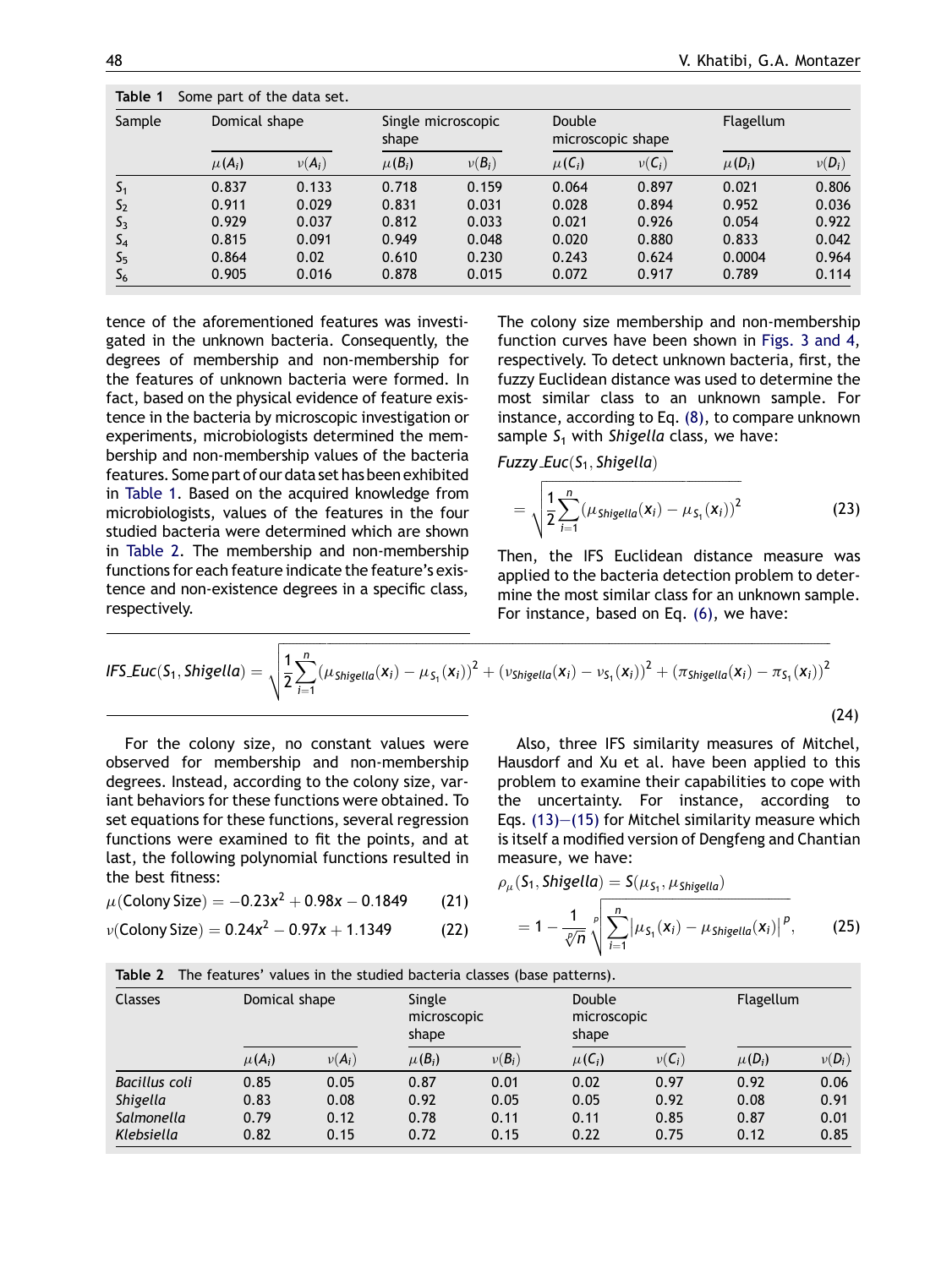<span id="page-6-0"></span>

Figure 3 The colony size membership function.

and  $\rho_\nu(S_1, Shigella) = S(1 - \nu_{S_1}, 1 - \nu_{Shigella})$  $=1-\frac{1}{\sqrt[p]{n}}$ ffiffiffiffiffiffiffiffiffiffiffiffiffiffiffiffiffiffiffiffiffiffiffiffiffiffiffiffiffiffiffiffiffiffiffiffiffiffiffiffiffiffiffiffiffiffiffiffiffiffiffiffiffiffi  $\frac{n}{\sqrt{n}}$  $i=1$  $\int_{0}^{p} \sqrt{\sum_{i=1}^{n} |v_{S_i}(x_i) - v_{\text{Shigella}}(x_i)|^{p}},$  (26)

where assuming  $p = 1$ :

$$
S_{\text{mod}}(A, B) = \frac{1}{2} (\rho_{\mu}(A, B) + \rho_{\nu}(A, B)).
$$
 (27)

Fig. 5 illustrates and compares the detection performance of the fuzzy Euclidean distance, IFS Euclidean distance and IFS Mitchel similarity measures.



Figure 4 The colony size non-membership function.

Also, the comparison of the four IFS measures' results against the microbiologists' opinions has been represented in [Fig. 6.](#page-7-0) [Table 3](#page-7-0) summarizes the applied approaches' results and compares them with the microbiologists' opinions.

Having applied the five aforementioned measures to all the unknown bacteria, fuzzy Euclidean distance measure could distinguish 85% of the samples properly, whereas, IFS Euclidean distance scored a better result and detected 87% of the samples correctly. Also, the IFS Mitchel and Hausdorf similarity measures even provided us with more accurate classification, so as they could detect 94.48% and 95.27% of the samples properly, respectively. All the three Hausdorf similarity measures Eqs. [\(15\)—\(17\)](#page-4-0), were applied to the problem which brought us



Figure 5 The performance comparison of the three approaches in the bacteria detection: (a) fuzzy Euclidean distance, (b) IFS Mitchel similarity, and (c) IFS Euclidean distance.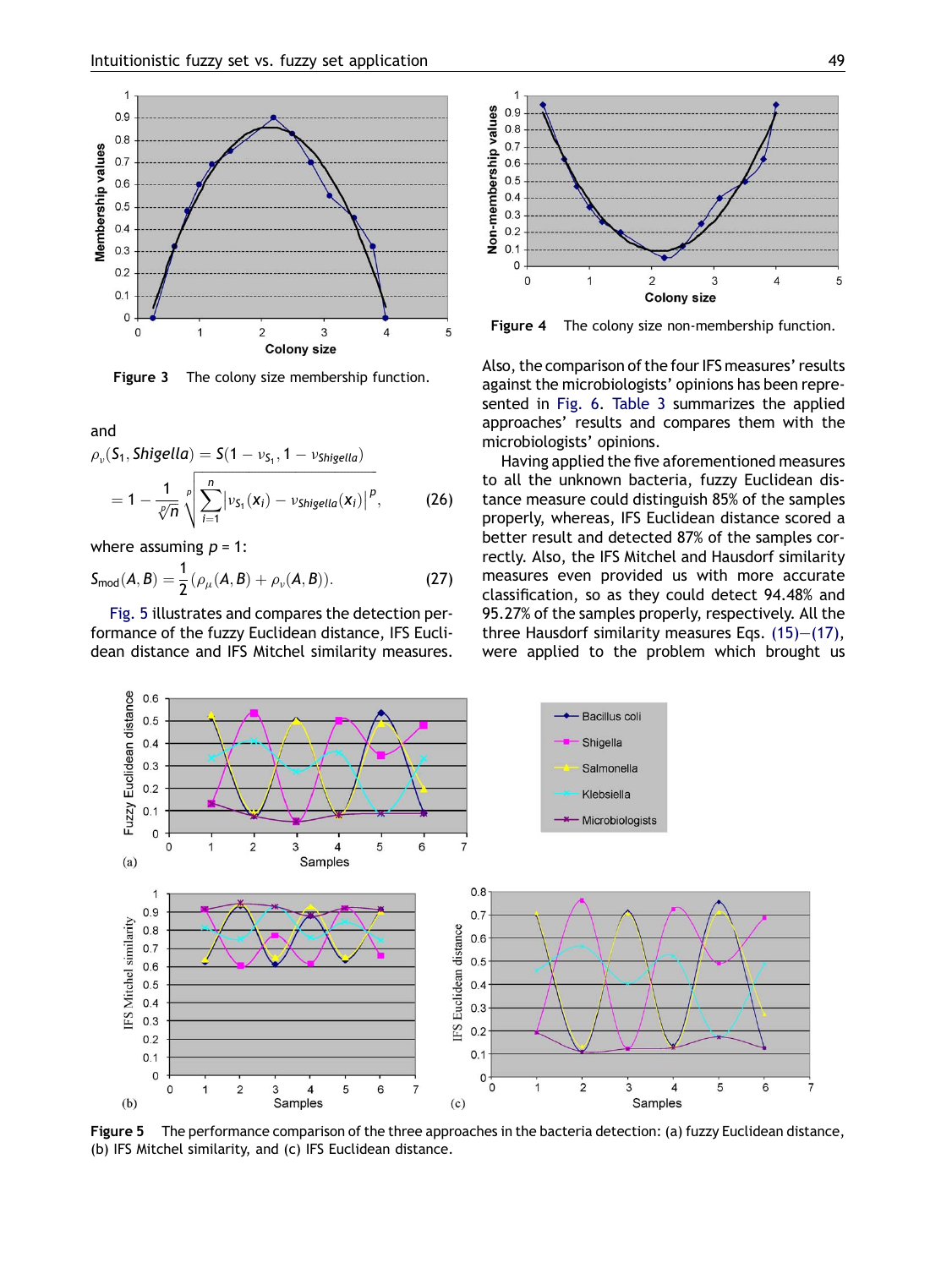<span id="page-7-0"></span>

| Table 3        | Classification results based on the FS and IFS measures vs. microbiologists'<br>opinions. |                         |                          |                         |                         |                 |  |  |
|----------------|-------------------------------------------------------------------------------------------|-------------------------|--------------------------|-------------------------|-------------------------|-----------------|--|--|
| S. No.         | Measure                                                                                   | Bacillus coli           | Shigella                 | Salmonella              | Klebsiella              | Microbiologists |  |  |
| S <sub>1</sub> | FS Euclidean distance<br><b>IFS Euclidean distance</b><br>IFS Hausdorf similarity         | 0.214<br>0.267<br>0.919 | 1.260<br>1.787<br>0.593  | 0.256<br>0.353<br>0.889 | 0.988<br>1.360<br>0.659 | Bacillus coli   |  |  |
| S <sub>2</sub> | FS Euclidean distance<br><b>IFS Euclidean distance</b><br><b>IFS Hausdorf similarity</b>  | 1.178<br>1.721<br>0.578 | 0.190<br>0.306<br>0.901  | 1.172<br>1.734<br>0.598 | 0.764<br>1.128<br>0.766 | Shigella        |  |  |
| S <sub>3</sub> | FS Euclidean distance<br><b>IFS Euclidean distance</b><br>IFS Hausdorf similarity         | 0.212<br>0.288<br>0.901 | 1.248<br>1.777<br>0.592  | 0.145<br>0.201<br>0.939 | 0.923<br>1.273<br>0.744 | Salmonella      |  |  |
| $S_4$          | FS Euclidean distance<br><b>IFS Euclidean distance</b><br><b>IFS Hausdorf similarity</b>  | 1.098<br>1.588<br>0.579 | 0.625<br>0.913<br>0.753  | 1.059<br>1.563<br>0.629 | 0.287<br>0.424<br>0.862 | Klebsiella      |  |  |
| S <sub>5</sub> | FS Euclidean distance<br><b>IFS Euclidean distance</b><br><b>IFS Hausdorf similarity</b>  | 0.114<br>0.146<br>0.968 | 1.191<br>1.701<br>0.622  | 0.207<br>0.307<br>0.898 | 0.950<br>1.315<br>0.671 | Bacillus coli   |  |  |
| $S_6$          | FS Euclidean distance<br><b>IFS Euclidean distance</b><br><b>IFS Hausdorf similarity</b>  | 1.203<br>1.737<br>0.616 | 0.1425<br>0.211<br>0.956 | 1.212<br>1.773<br>0.584 | 0.819<br>1.158<br>0.722 | Shigella        |  |  |



Figure 6 The comparison of the four approaches with microbiologists' opinions: (a) fuzzy Euclidean distance, (b) IFS Euclidean distance, (c) IFS Mitchel similarity, and (d) IFS Hausdorf similarity.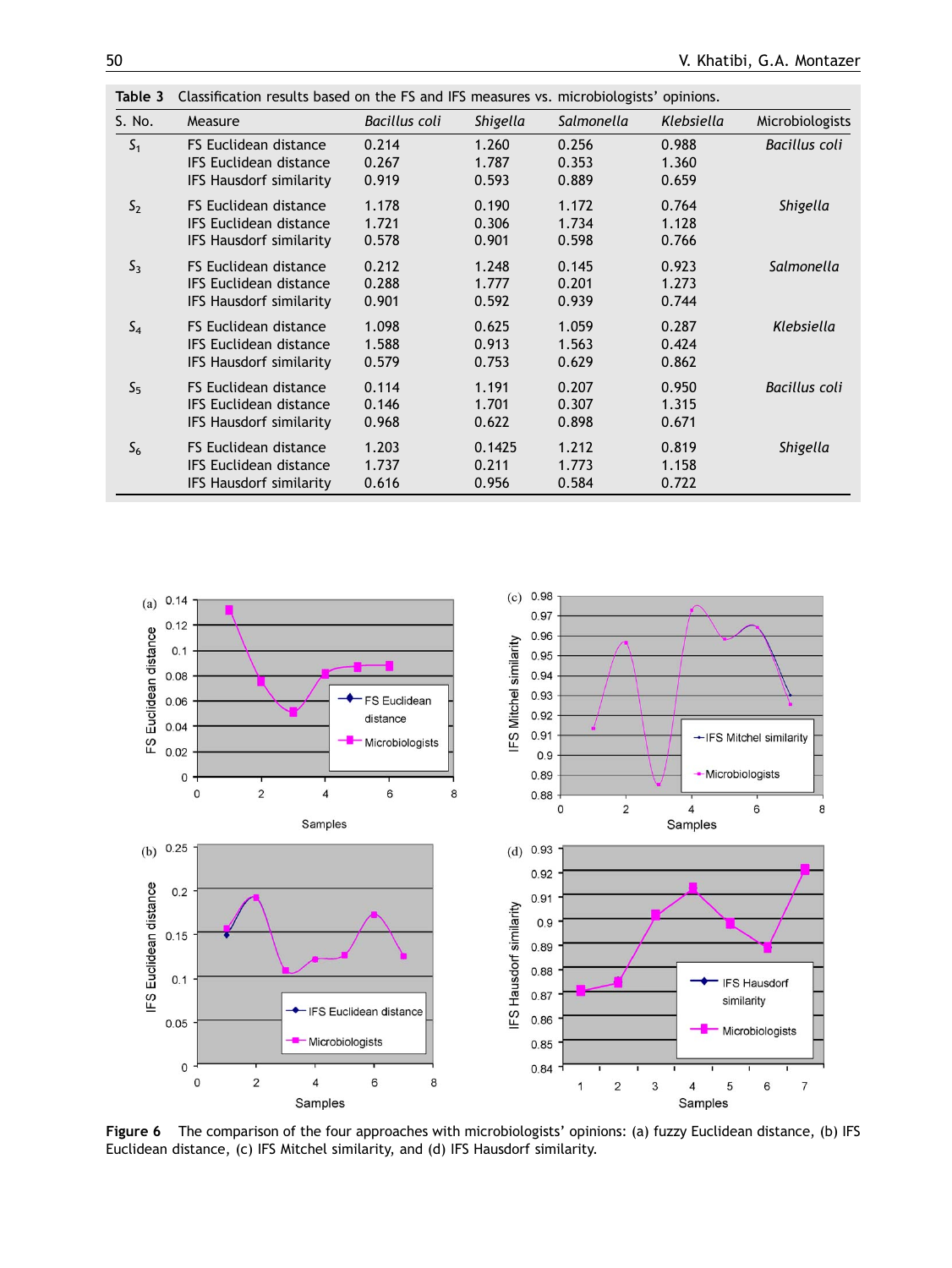<span id="page-8-0"></span>95.27%, 94.4%, and 86.6% detection rates, respectively. Also, the Xu et al. association coefficient approach was examined to classify the unknown bacteria, but it yielded the weak detection rate of 86.61%.

Considering non-membership function and incurring more computational cost in IFS framework led us to better results. Also, the errors in misclassified samples of IFS Hausdorf similarity measure resided in the interval [0.003, 0.07], whereas the same errors were in the intervals [0.007, 0.7] and [0.01, 0.09] for IFS and fuzzy Euclidean distance measures, respectively. This implies utilizing the IFS framework not only provides us with more accurate classification results, but also, the related errors are less than that the fuzzy framework generates.

# 5. Conclusions

Soft methods which deal with uncertainty, vagueness and partial truth, provide us with better tolerance to cope with uncertainty in the medical diagnosis problems. The bacteria detection by soft computing was undertaken in this paper. For this purpose, different similarity measures of FSs and IFSs were applied to a bacteria classification problem to investigate their capabilities to encounter the uncertainty in the medical pattern recognition.

IFSs yielded more accurate classification results than FSs, so as 95.27% of unknown samples were classified correctly by IFS Hausdorf similarity measure, while FS Euclidean distance measure detected 85% of the samples correctly. The cause of this phenomenon resides in the nature of the IFS framework. It considers the degree of non-membership and this leads to better detection rate, but it conveys a drawback of more computational cost.

# Acknowledgements

The authors would like to thank Ms. Hoda Davarzani, Ph.D. student at the Tarbiat Modares University, for her precious assistance in data analysis of our research. This work was supported by the Iran Telecommunications Research Center (ITRC), Tehran, Iran, under grant no. TMU 87-07-48.

## References

[1] De SK, Biswas A, Roy R. An application of intuitionistic fuzzy sets in medical diagnosis. Fuzzy Sets and Systems 2001;117(2): 209—13.

- [2] Straszecka E. Combining uncertainty and imprecision in models of medical diagnosis. Information Sciences 2007;176:3026—59.
- [3] Han J, Kamber M. Data mining: concepts and techniques. Morgan, San Mateo, CA: Elsevier, Kaufmann; 2006 .
- [4] Zadeh LA. Fuzzy sets. Information Control 1965;8: 338—53.
- [5] Atanassov K. Intuitionistic fuzzy sets. Fuzzy Sets and Systems 1986;20(1):87—96.
- [6] Vlachos IK, Sergiadis GD. Intuitionistic fuzzy information: applications to pattern recognition. Pattern Recognition Letters 2007;28:197—206.
- [7] Zadeh LA. Fuzzy logic, neural networks, and soft computing. Communications of ACM 1994;37:77—84.
- [8] Meyer-Base A. Neuro-fuzzy classification. Pattern Recognition in Medical Imaging 2004;282—317.
- [9] Wolff JG. Medical diagnosis as pattern recognition in a framework of information compression by multiple alignment, unification and search. Decision Support Systems 2006;42:608—25.
- [10] Dubois D, Gottwald S, Ha-jek P, Kacprzyk J, Prade H. Terminological difficulties in fuzzy set theory-the case of intuitionistic fuzzy sets. Fuzzy Sets and Systems 2005;156:485— 91.
- [11] Atanassov K, Gargov G. Interval valued intuitionistic fuzzy sets. Fuzzy Sets and Systems 1989;31:343—9.
- [12] Mitchell HB. Pattern recognition using type-II fuzzy sets. Information Sciences 2005;170:409—18.
- [13] Takeuti G, Titani S. Intuitionistic fuzzy logic and intuitionistic fuzzy set theory. Journal of Symbolic Logic 1984;49:851— 66.
- [14] Dalen DV. Intuitionistic logic, handbook of philosophical logic. Dordrecht: Kluwer; 2002.
- [15] Singleton P. Bacteria in biology, biotechnology, and medicine. Chichester: Wiley; 1999.
- [16] Garrett L. The coming plague: newly emerging diseases in a world out of balance. New York: Penguin Group; 1994 .
- [17] Facklam H, Facklam M. Bacteria. Kent: Twenty-First Century; 1995.
- [18] Ricciuti ER. Microorganisms: the unseen world. San Diego: Blackbirch; 1993.
- [19] Sankaran N. Microbes and people: an A—Z of microorganisms in our lives. Phoneix: Oryx; 2001.
- [20] Bustince H, Burillo P. Vague sets are intuitionistic fuzzy sets. Fuzzy Sets and Systems 1996;79(3):403—5.
- [21] Atanassov KT. Intuitionistic fuzzy sets. Heidelberg: Physica-Verlag; 1999.
- [22] Atanassov K. More on intuitionistic fuzzy sets. Fuzzy Sets and Systems 1989;33(1):37—46.
- [23] Abbas SE. On intuitionistic fuzzy compactness. Information Sciences 2005;173:75—91.
- [24] Wang W, Xin X. Distance measure between intuitionistic fuzzy sets. Pattern Recognition Letters 2005;26:2063— 9.
- [25] Szmidt E, Kacprzyk J. Distances between intuitionistic fuzzy sets. Fuzzy Sets and Systems 2000;114(3):505— 18.
- [26] Li D, Cheng C. New similarity measures of intuitionistic fuzzy sets and application to pattern recognition. Pattern Recognition Letters 2002;23(1-3):221—5.
- [27] Li DF, Cheng CT. New similarity measures of intuitionistic fuzzy sets and application to pattern recognition. Pattern Recognition Letters 2002;23:221—5.
- [28] Liu H-W. New similarity measures between intuitionistic fuzzy sets and between elements. Mathematical and Computer Modelling 2005;42:61—70.